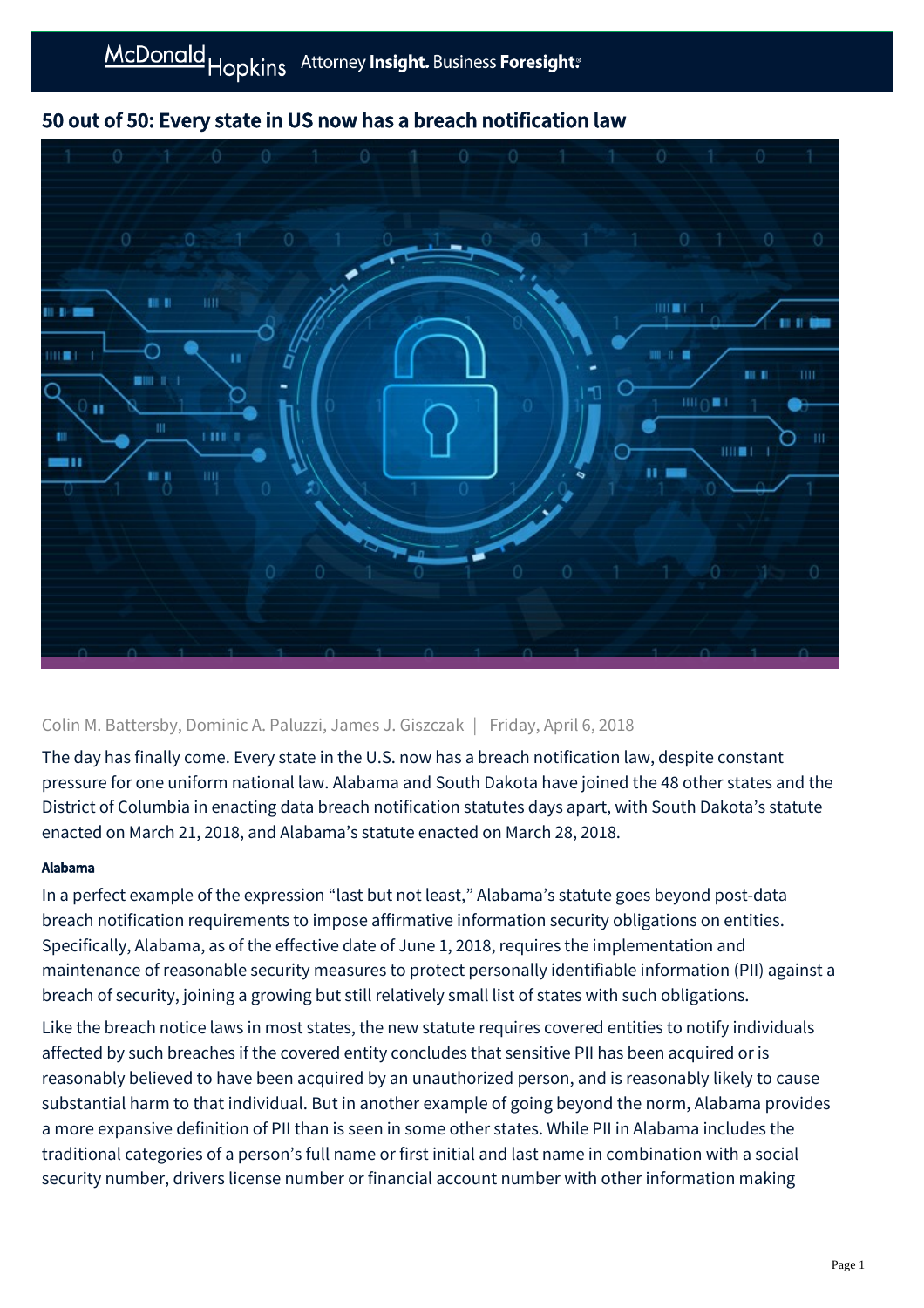account access possible, it also expressly includes:

- Any information regarding an individual's medical history, mental or physical condition, or medical treatment or diagnosis by a health care professional.
- An individual's health insurance policy number or subscriber identification number and any unique identifier used by a health insurer to identify the individual.
- A user name or email address, in combination with a password or security question and answer that would permit access to an online account affiliated with the covered entity that is reasonably likely to contain or is used to obtain PII

Other noteworthy elements of Alabama's new law include a requirement that notice to affected individuals be provided within 45 days after determination that a breach has occurred or upon receiving notice from a third-party, and the possibility of a \$5,000 penalty per day for each consecutive day that an entity fails to reasonably comply with the statute. The statute also applies directly to third party agents of covered entities and requires them to notify covered entities of breaches within 10 days of the breach or having come to the reasonable belief that the breach occurred, among other obligations.

#### South Dakota

South Dakota's new statute does not come with proactive information security obligations, but it is robust in its own right. First, it requires notification to South Dakota residents whose personal or protected information has been or is reasonably believed to have been acquired by an unauthorized person within 60 days unless a delay is necessary for law enforcement purposes. Additionally, it applies to breaches affecting the traditional categories of information described above, as well as:

- Health information as defined under HIPAA.
- An identification number assigned to a person by the person's employer in combination with any required security code, access code, password, or biometric data generated from measurements or analysis of human body characteristics for authentication purposes.
- A user name or email address, in combination with a password, security question answer, or other information that permits access to an online account

Like Alabama, South Dakota's new law includes strong financial incentive for compliance, providing for the possibility of fines of up to \$10,000 per day per violation for non-compliance.

#### It is time to update your incident response plans to reflect these new laws!

For questions regarding data privacy or cybersecurity, including obligations to give notice of a data breach in compliance with state and federal laws, please contact one of the McDonald Hopkins attorneys listed below.



**[Colin M. Battersby](https://mcdonaldhopkins.com/Team/Attorney/c/Colin-Battersby)**



**[Dominic A. Paluzzi](https://mcdonaldhopkins.com/Team/Attorney/d/Dominic-Paluzzi)**